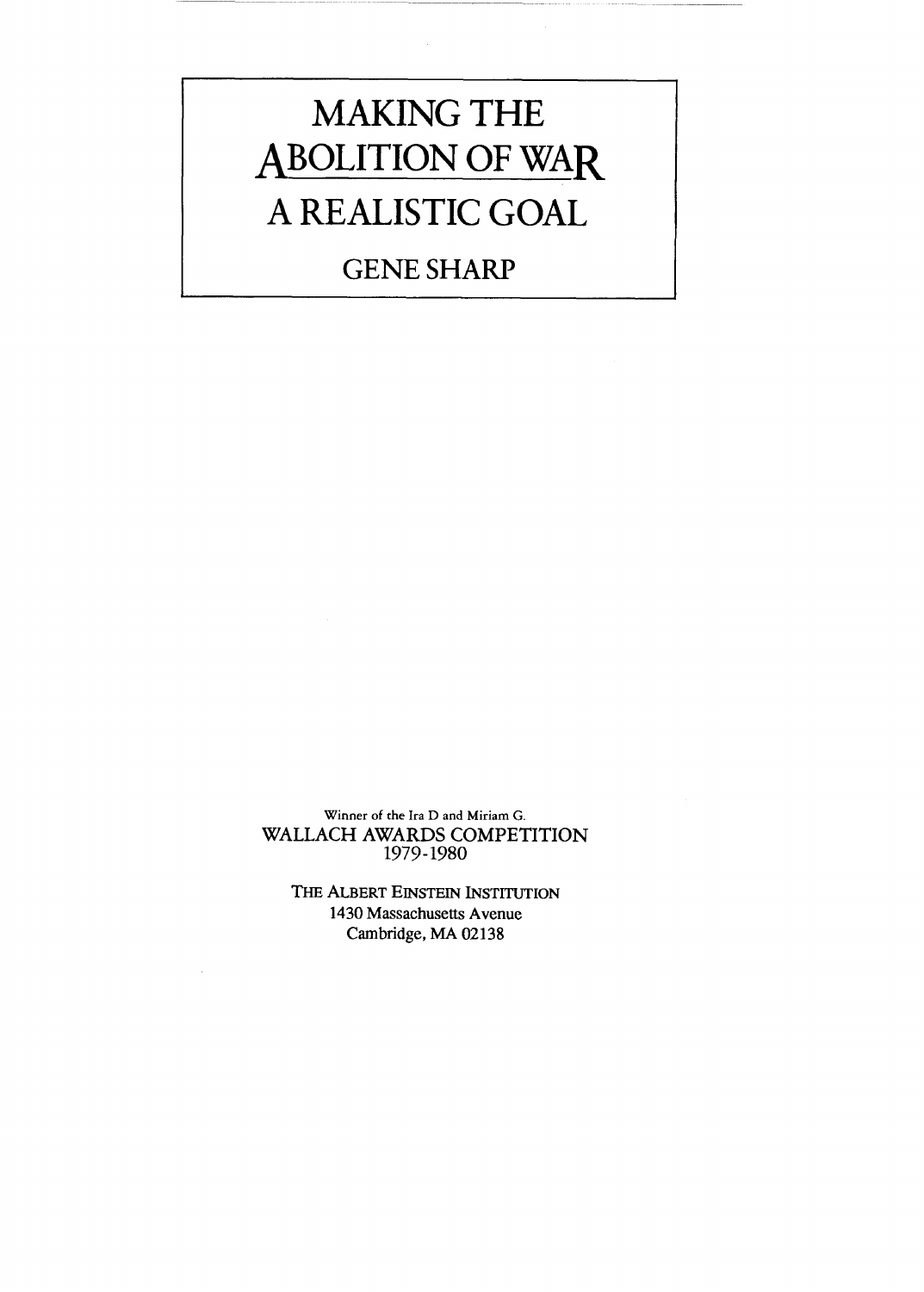**Copyright 01980 by Gene Sharp** 

**ISBN 1-880813-03-3 (previously published by the World Policy Institute, ISBN 0-91 1646-20-2) This essay first appeared in World Without War Issues Center-Midwest Newsletter. December 1980**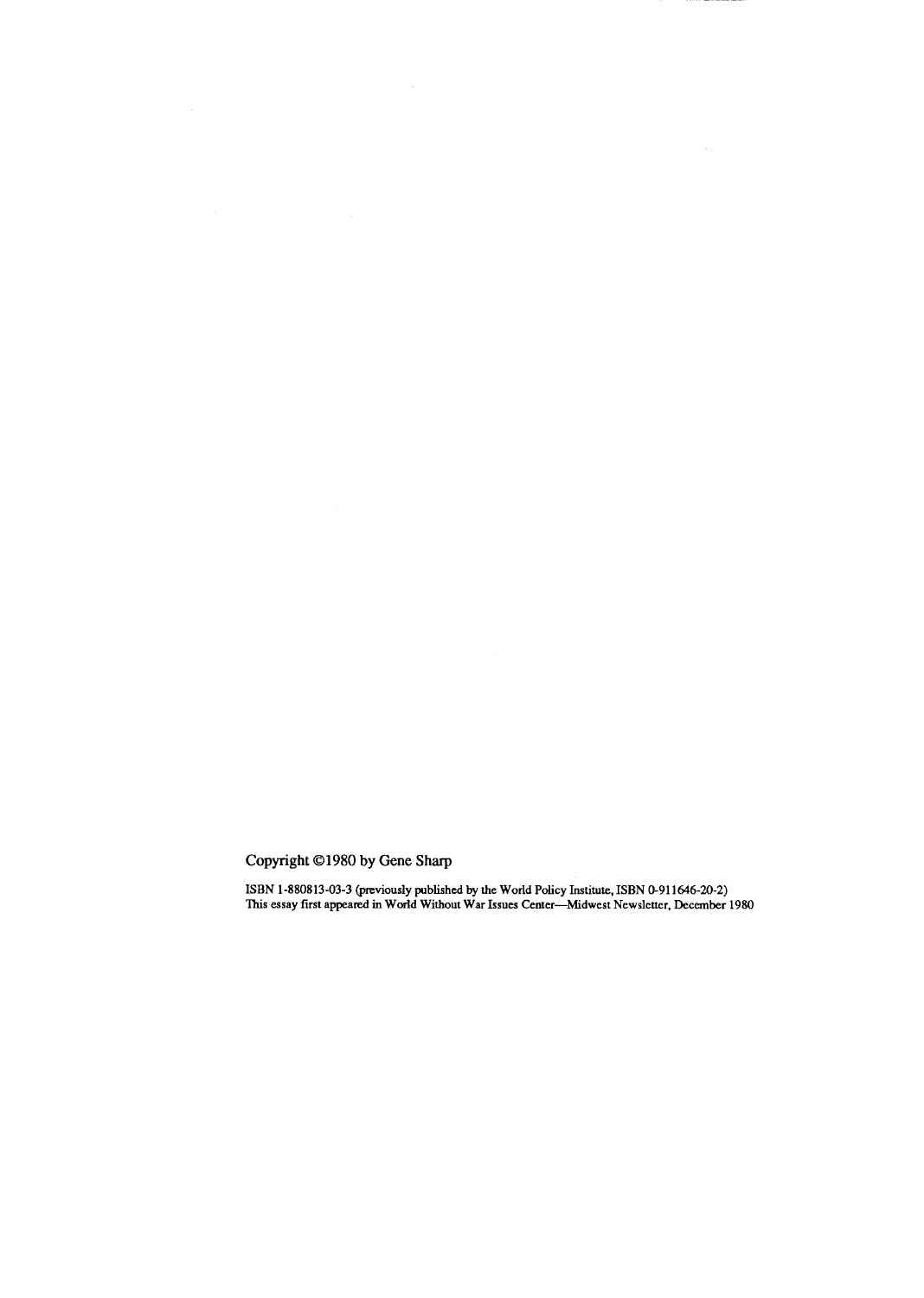The destructiveness of modern war is widely understood. Yet most governments, backed by their populations, amass the largest array of military weaponry and forces of which they are capable. Clearly, none of the past proposals and movements to abolish war and to bring in an era of world peace has succeeded. Indeed, in significant respects the achievement of those goals now seems less likely than it did in earlier decades.

This is, of course, not the only grave political problem we have failed to solve. Others include dictatorship, genocide, systems of social oppression, and popular powerlessness. They must be considered as we seek a solution to the problem of war.

Most people respond to the continuation of wars and war preparations with a sense of resignation, hopelessness, or powerlessness. "War is inevitable," it is thought; we blame "human nature" or our favorite "evil forces." Other persons faithfully persist in plodding the old paths to the now tarnished dreams-without reexamining whether they are heading in the right direction. Still others try to run faster to their goal, or seek shortcuts, or carry out acts of desperationwithout a basis for confidence that their efforts can succeed either, or even certainty that they will not make matters worse.

All this is not good enough. More creative responses are possible. Indeed, it is our responsibility to seek to develop them. If soundly based and realistically developed and applied, they might offer new hope.

If new responses to the problem of war are to be soundly based they must take into consideration some hard facts which most peace workers rarely face. These include the following:

- Conflicts of some type will always exist within societies and between societies, requiring use of some type of power;
- "Human nature" need not, and most likely will not, be changed;
- People and governments will not sacrifice freedom or justice for the sake of peace;
- Mass conversions to pacifism are not going to occur;
- There is no break in the spiral of military technology within the context of military technology and military assumptions;
- Brutal dictatorships and oppressive systems exist, will continue, may become more serious, and may seek to expand;
- The abolition of capitalism does not produce the abolition of war;
- Negotiations are no substitute for the capacity to struggle and apply sanctions;
- Unilateral "disarmament"-abandonment of defense capacity-is no alternative to the war system and is not possible;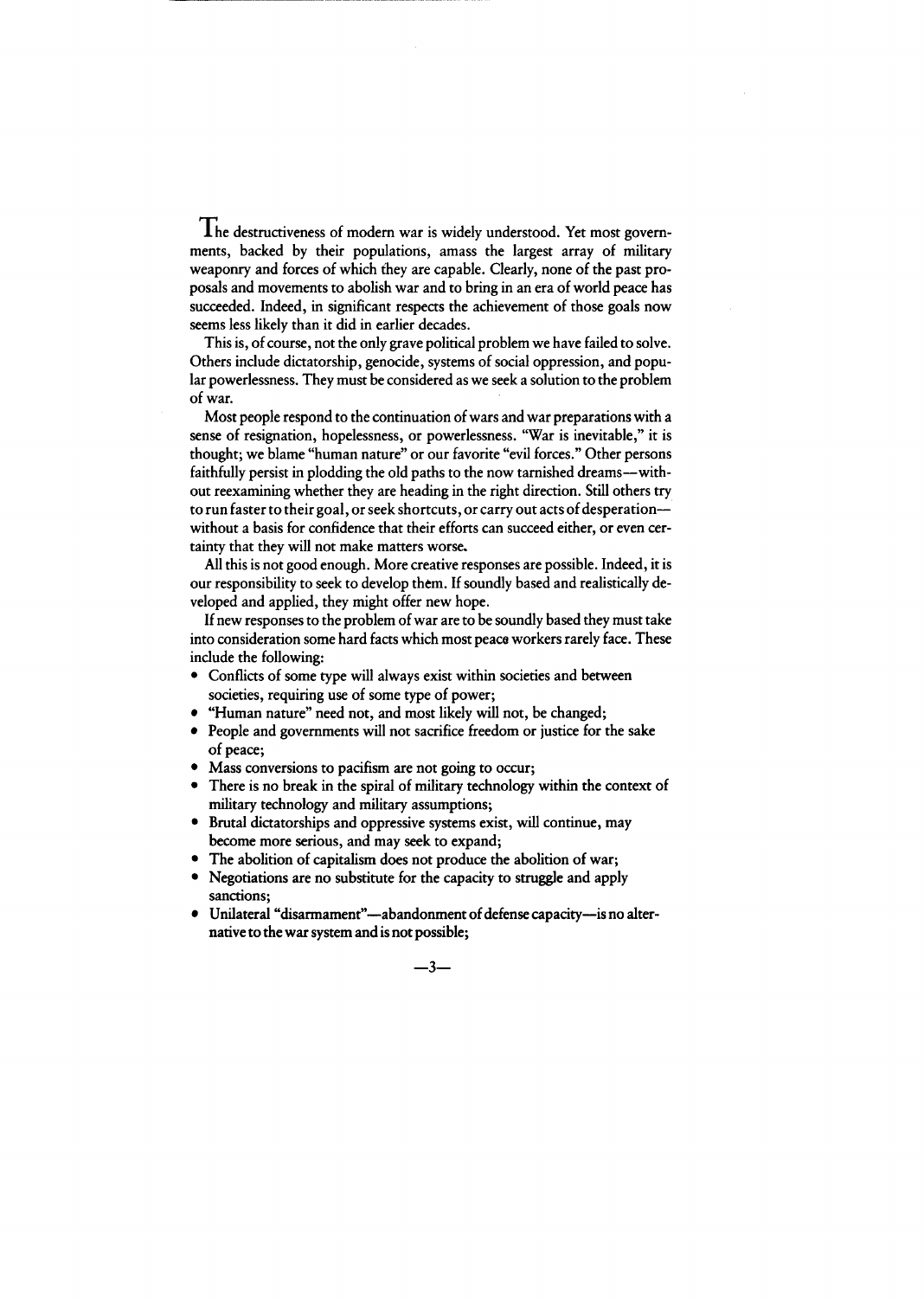- Major multilateral disarmament is nearly as unlikely;
- National independence is not the origin of war:
- World government is either unrealizable, or if achieved would itself be likely to produce a world civil war, become tyrannical, and be used to impose or perpetuate injustice.

**Our** search for a solution to the problem of war must not be based on utopian illusions, or naivete concerning the political intentions of protagonists in international conflicts.

**WAR AS AN ALTERNATIVE TO IMPOTENCE** 

Without understanding the nature of a problem well, it is exceptionally difficult to find or develop a solution to it. It is possible that we have not understood the problem of war adequately. It is necessary to look beyond the proposals and doctrines of the past if we are to deal with this problem. It is often difficult to begin to explore fresh approaches, for we may be emotionally attached to a favorite remedy,

and we are sometimes intellectually unprepared for thinking about the problem in unfamiliar ways.

War, and military preparations to threaten or to wage it, are obviously complex in their causes and consequences. They have also changed significantly in recorded history. Despite this complexity and variability it is possible to look again at these phenomena and gain new insights into their nature and the reasons for their perpetuation.

War and military capacity have served various functions, including to attack and oppress the people of another society, or even of one's own society. Those ignoble uses of war and military means should not, however, lead us to ignore the more noble purposes for which they have been used (or in some cases claimed to be used thereby gaining popular support which would have been uncertain for the real objectives).

Important issues of lasting importance are often at stake in major internal and international conflicts. The world is politically a dangerous place. Dictatorships arise, perpetuate themselves, and often expand. Countries are attacked. Oppression exists in a variety of forms. Minority cliques, military and political, overthrow legitimated governments, and establish new oppression. Genocide is perpetrated. Whole peoples are exploited and dominated by domestic and foreign masters.

Effective means of struggle are therefore needed to meet a variety of conflict situations. Counterviolence has been used in such conflicts to control, restrain, limit, or defeat opponents using violence to serve their own ends. Thus, violent struggle including war has very often been used to advance or defend humanitarian goals and societies against hostile forces.

Violent conflict has served as a technique of struggle, as the ultimate sanction,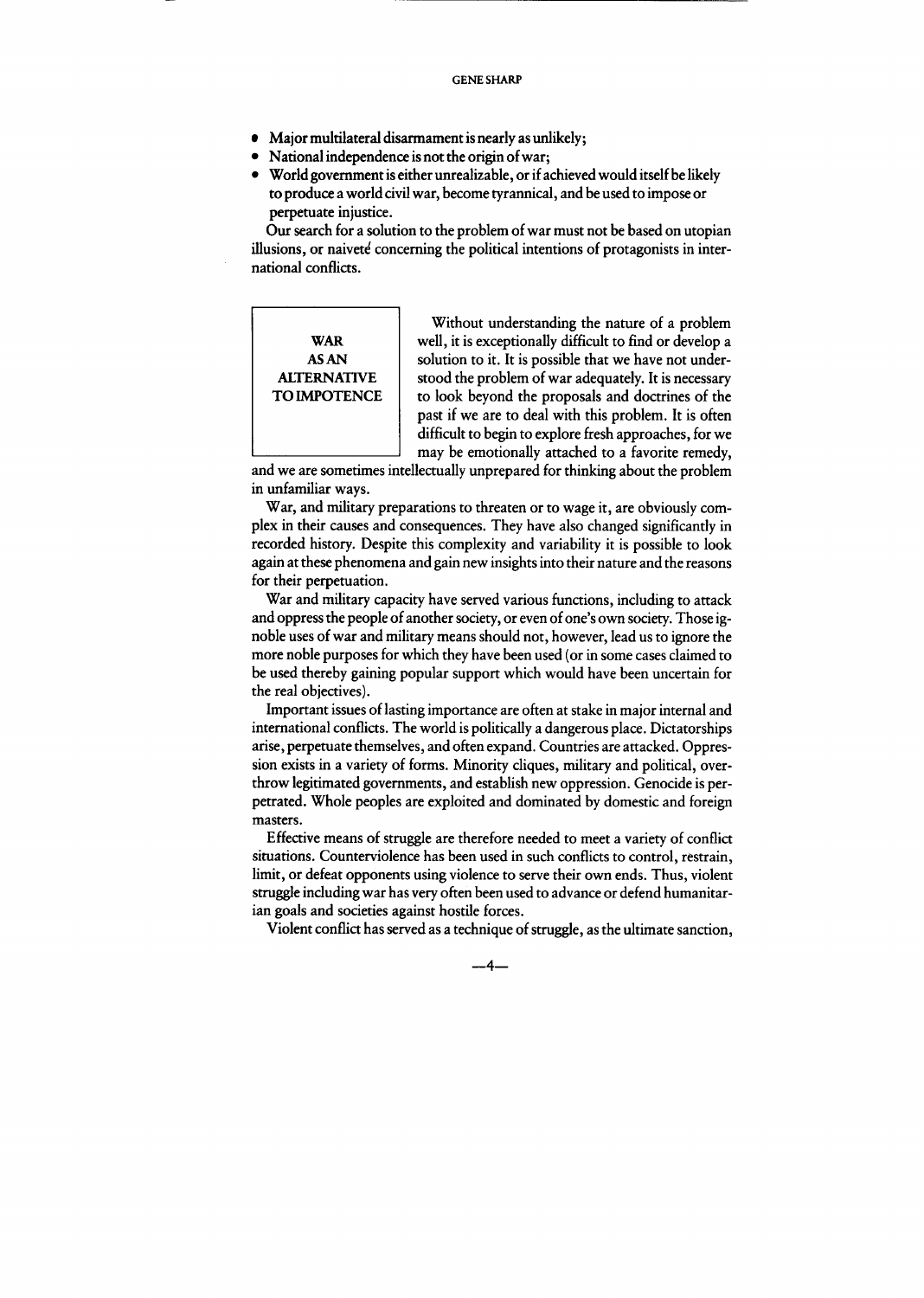to be applied in times of severe danger to advance or defend the way of life, beliefs, independence, or chosen social system against oppressors and attackers. Whatever the disadvantages of such violence, people in many societies and historical periods have believed it to be the only alternative to impotence and passive submission in face of threats to that which they have cherished.

In the case of foreign invasions, the answer was defensive war. War has thus relieved people of a sense of impotence in times of danger, and has given them a powerful technique to pursue the conflict in defense and furtherance of their principles, objectives, and society. The mass of humanity has believed-and still believes-that no other technique could be adequate in such crises.

War may have been brutal and immoral, but-whatever its demerits and results - it provided an ultimate sanction and means of struggle which could be held in reserve to support one's arguments in international negotiations and to deter attack, and which could be used in open struggle when people believed that foreign military action threatened their principles and liberty. The justifications of war and military preparations offered by both governments and ordinary men and women boil down to that.

Even in an age of missiles and hydrogen bombs, which-people know-could lead to widespread extermination rather than genuine defense, people still cling to war. They do this because they see the present weapons as simply an extension of the earlier forms of war. If they know that such weapons cannot be used in a rational conflict, they believe that their existence will prevent the conflict from turning into war, and thus prevent their way of life being taken from them. The weapons thereby help to keep people from feeling entirely helpless in the face of international dangers.

As long as there is a felt need for such a means of struggle, and as long as people see no adequate substitute to take the place of war, there is no chance of war being renounced or abandoned. People and whole societies will not choose to be defenseless.



Since war is threatened against and used to attack **SUBSTITUTE** other countries which need to be strong enough to defense policy deter attack and to defend themselves, no break in weapons thereby help to keep people from feeling entirely helpless in the face of international dangers.<br>
As long as there is a felt need for such a means of struggle, and as long as people see no adequate substitute to ta ernments do not perceive the existence and effectiveness of alternative nonmilitary means of defense.

Peace proposals and movements of the past have

failed to offer a credible alternative defense policy in place of war. Therefore, whether they instead offered as solutions to the problem of war negotiations, compromises, conciliation, international conferences, supranational leagues, or anti-war resistance, their common failure could have been predicted.

On the other hand, the stubborn persistence of advocates of strong defense in considering only military means and failing to investigate nonmilitary possibili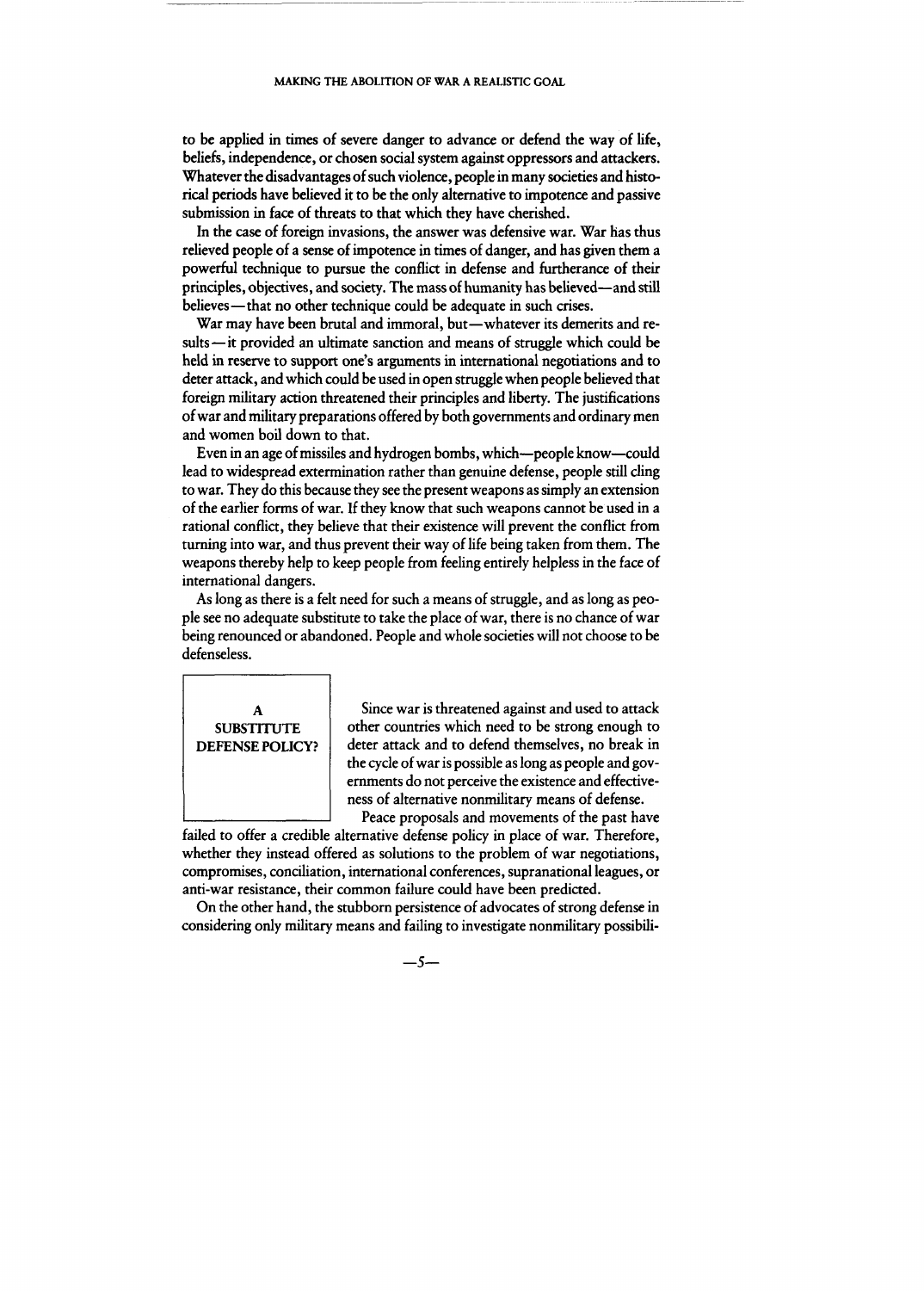ties has led to the present dangerous situation and to the lack of development of possible options.

If we want to reduce drastically, or remove, reliance on war and other types of violent conflict it is necessary to substitute a nonviolent counterpart of war, "war without violence," by which people can defend liberty, their way of life, humanitarian principles, their institutions and society, at least as effectively against military attack as can military means.

Such a substitute defense policy would need to be one which can be (1) held in reserve to encourage settlements without resort to open struggle (as by facilitating settlements, reducing misperceptions, and deterring aggression by effective defense capacity as such, and (2) used effectively in an open defense struggle against attack. ("Defense" here must be understood literally, as protection, warding off of danger, preservation, and the like. Defense is therefore not necessarily tied to military means, and has been provided by nonmilitary forms of struggle.) was possible that new weapons of a complete that in sectements, reducing magnity and deferring agents and the defectively in an open defense struggle<br>against attack. ("Defense" here must be understood literally, as protect

In 1939 Albert Einstein signed a now famous let-**POWER SOURCES** ter to President Roosevelt expressing the view that it<br>was possible that new weapons of a completely difthough atomic nuclei themselves could not be seen by ordinary human beings, and although no such atomic weapons, even primitive prototypes of them, had ever existed, the Manhattan Project was

launched. With sufficient scientists and resources a whole new weapons system was created.

More evidence exists today that we could develop a new type of defense system not requiring military means than existed in 1939 that nuclear bombs were possible. In this case we have primitive prototypes of the new policy, in cases of improvised predominantly nonviolent revolutions against tyrants and defense struggles against coups d'état and foreign occupations.

We also have an insight into the nature of political power, which may be in politics as significant as has been in military weaponry the theory of the workings of the atom. The power of all rulers and governments is vulnerable, impermanent, and dependent on sources in the society. Those sources can be identified: acceptance of the ruler's right to rule ("authority"), economic resources, manpower, military capacity, knowledge, skills, administration, police, prisons, courts, and the like. Each of these sources is in turn closely related to, or directly dependent upon, the degree of cooperation, submission, obedience, and assistance that the ruler is able to obtain from his subjects. These include both the general population and his paid "helpers" and agents. That dependence makes it possible, under certain circumstances, for the subjects to restrict or sever these sources of power, by reducing or withdrawing their necessary cooperation and

.ፋ-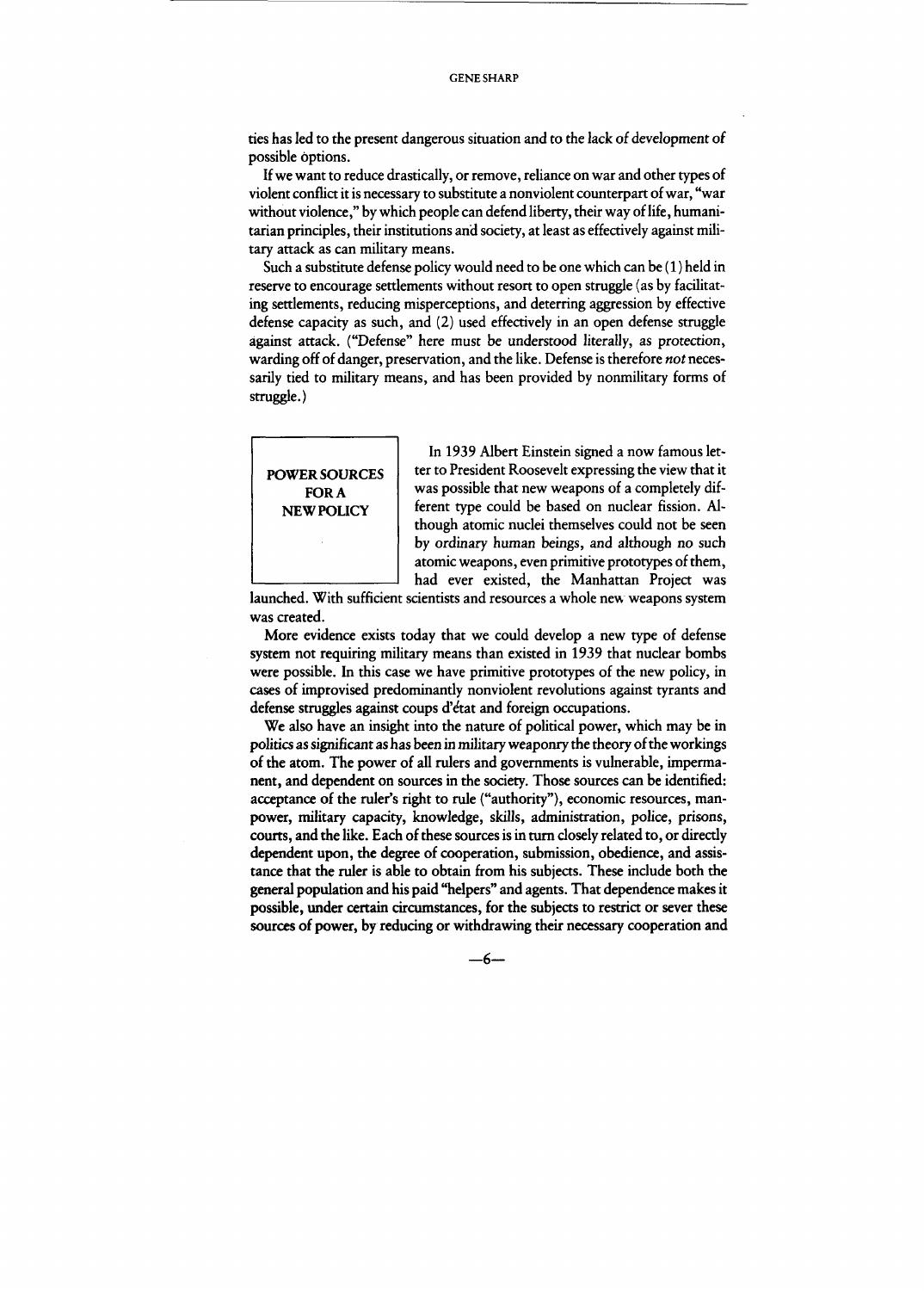obedience.

If the withdrawal of acceptance, submission, and help can be maintained in face of the ruler's punishments, then the end of the regime is in sight. Thus, all rulers are dependent for their positions and political power upon the obedience, submission, and cooperation of their subjects. This not only applies internally, but also, with variations, in cases of attempted foreign invasion and occupation. The theory that power derives from violence, and that victory goes to the side with the greater capacity for violence, is false.

**RESISTING THE WEAKNESSES OF DICTATORSHIPS** 

Instead, the will to defy and resist becomes extremely important. Hitler admitted that the problem of "ruling the people in the conquered regions" was "psychological":

*One cannot rule by force alone. True, force is decisive, but it is equally important to have this psychological something which the animal trainer also needs to be master of his beast. They must be con-*

*vinced that we are the victors.* 

The civilian population can refuse to be convinced.

A vast history exists of people who, refusing to be convinced that the apparent "powers that be" were omnipotent, defied and resisted powerful rulers, foreign conquerers, domestic tyrants, oppressive systems, internal usurpers, and economic masters. Contrary to usual perceptions, these means of struggle by protest, noncooperation, and disruptive intervention have played major historical roles in all parts of the world, even in cases in which attention is usually concentrated on parallel or later political violence.

These unrefined forms of nonviolent struggle have been used as major or the predominant means of defense against foreign invaders or internal usurpers, or both-mostly improvised, without preparations, training, or planning-in various instances and countries. These include: German strikes and political noncooperation to the 1920 Kapp *Putsch* against the Weimar Republic; German government-sponsored noncooperation in the Ruhr in 1923 to the French and Belgian occupation; major aspects of the Dutch anti-Nazi resistance, including several large strikes, 1940-1945; major aspects of the Danish resistance to the German occupation, including the 1944 Copenhagen general strike, 1940-1945; major parts of the Norwegian resistance to the Quisling regime and the occupation, 1940-1945; and the Czechoslovak resistance to the Soviet invasion and occupation, 1968-1969.

The nature and accomplishments of the Czechoslovak defense are already forgotten by many and are being distorted when reference is made to it. The resistance ultimately failed, but it held off full Soviet control for *eightmonths*from August to April-something which would have been utterly impossible by military means. It also, it is reported, caused such morale problems among Rus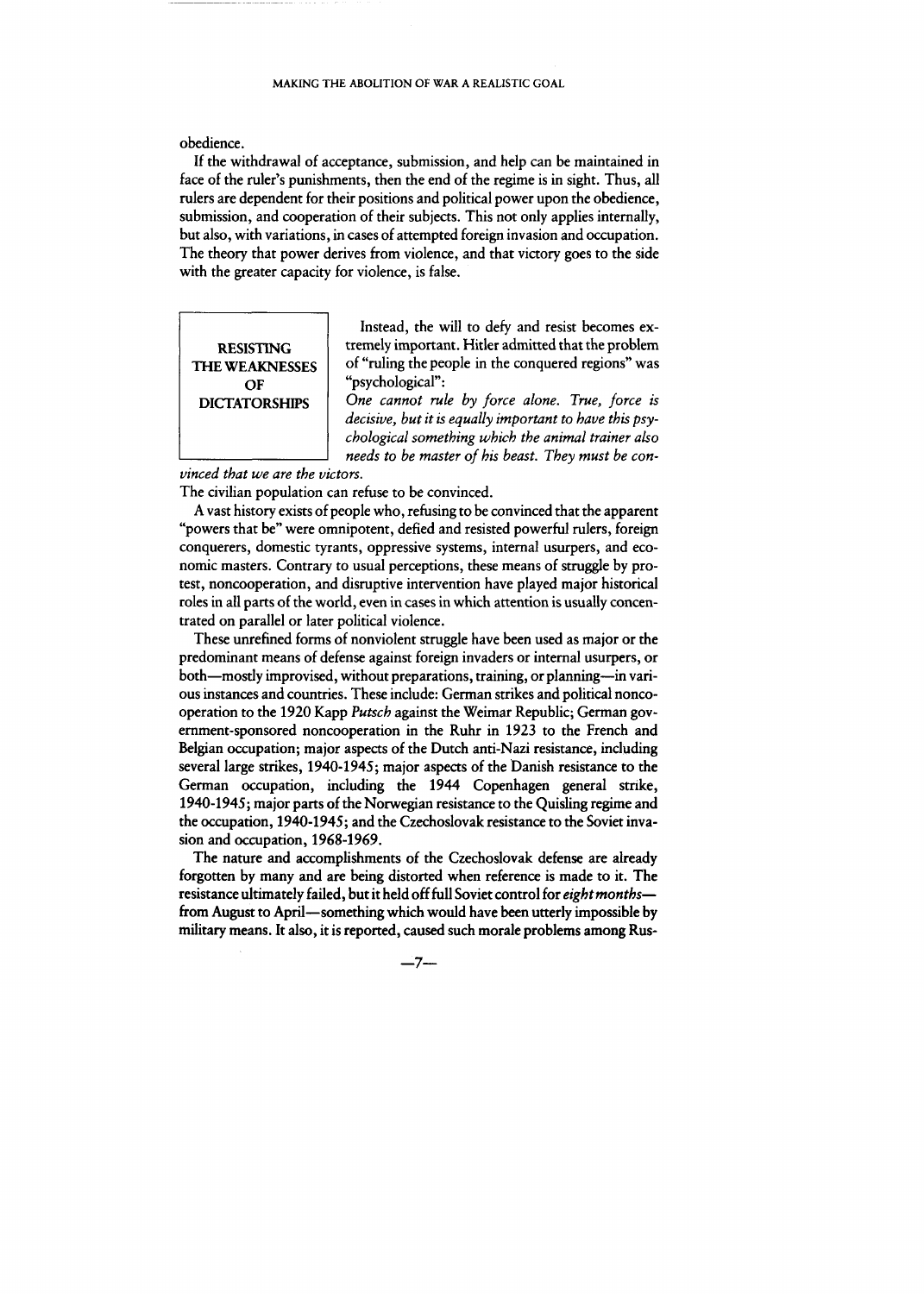sian troops that the first units had to be rotated out of the country in a few days, and shipped, not to European U.S.S.R. where they could report what was happening, but to Siberia. All this was done without preparations and training, much less contingency planning. This suggests even in final defeat (as a result of capitulation by Czechoslovak officials, not defeated resistance) a power potential even greater than military means.

In addition to such cases as these, other resistance movements and revolutions against internal oppression and dictatorships are relevant. These include major aspects of these cases: the 1980-1981 Polish workers' movement for an independent trade union and democratization; the 1944 revolutions in El Salvador and Guatemala against established military dictatorships; the 1978-1979 revolution against the Shah in Iran; the 1905-1906 and February 1917 revolutions in Imperial Russia; the 1953 East German Rising; the Polish movements of 1956, 1970-1971, and 1976; the 1956-57 Hungarian Revolution; the 1963 Buddhist campaign against the Ngo Dinh Diem regime in South Vietnam; the 1953 strike movement at Vorkuta and other prison camps in the Soviet Union; and diverse other cases.

This type of resistance and defense is possible against dictatorships because even extreme forms of them are unable to free themselves from dependence upon the population and society they would rule. Dictatorships, contrary to the usual assumption, are not as strong and omnipotent as they would have us believe, but contain inherent weaknesses of various types which contribute to their inefficiency and reduce the thoroughness of their controls, and limit their longevity. Those weaknesses can be located and resistance can be concentrated at those cracks in the monolith. Nonviolent resistance is much more suited to that task than is violence.

The experiences of the above and other cases of **CIVILIAN-BASED** improvised resistance against internal usurpers, for-**DEFENSE** Ll eign invaders, and domestic dictatorships do not offer a ready-made substitute defense policy which can be simply applied as a substitute for war. However, that experience does provide primitive prototypes which could by research and analysis, and by careful evaluation, refinement, preparations, planning, and

training become the basis of a new defense policy — one based not on military weapons and forces, but on the civilian population and the society's institutions, on societal strength. An alternative to military defense is possible.

This alternative policy of deterrence and defense is called "civilian-based I has alternative policy of deterrence and defense is called civilian-based<br>defense." That is a defense policy which utilizes prepared civilian struggle—non-<br>violent action — to preserve the society's freedom, sovereignty, tional system against internal usurpations and external invasions and occupations. The aim is to deter to defeat such attacks. This is to be done not simply by

 $-8-$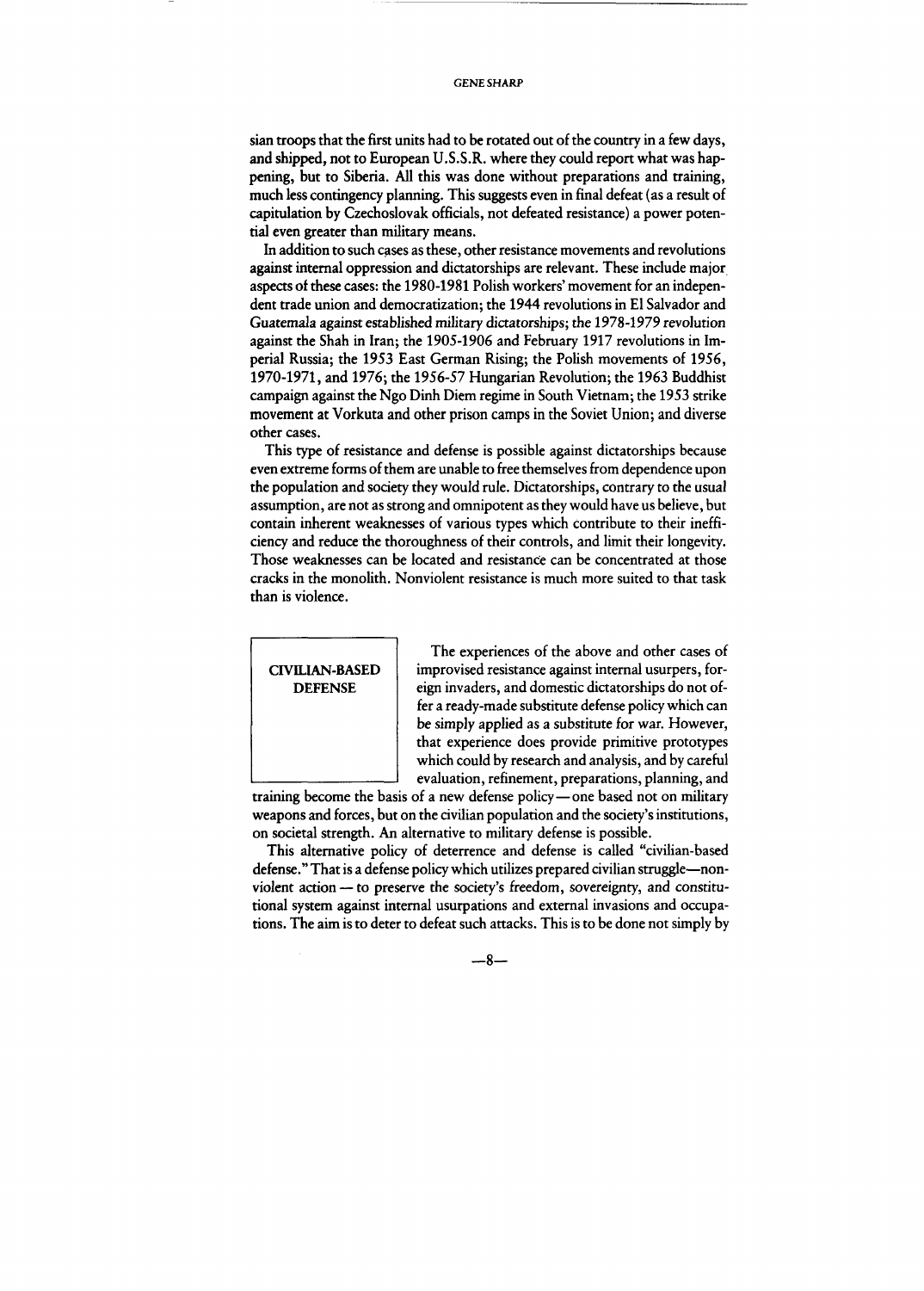efforts to alter the will of the attacker, but by the capacity to make effective domination and control impossible by both massive and selective nonviolent noncooperation and defiance by the population and its institutions. The aim is to make the populace unrulable by the attackers and to deny them their objectives. A genuine capacity to do that, if accurately perceived, could deter both internal takeovers and foreign invasions.

It is possible to exert extreme pressure and even to coerce by nonviolent means. Rather than converting the opponent, civilian struggle has more often been waged by disrupting, paralyzing, or coercing the opponent by denying the cooperation he needed, and upsetting the normal operation of the system. This is a foundation for civilian-based strategies.

An attack for ideological and indoctrination purposes, for example, would likely involve noncooperation and defiance by schools, newspapers, radio, television, churches, all levels of government, and the general population, to reject the indoctrination attempts, and reassertion of democratic principles.

An attack aimed at economic exploitation would be met with economic resistance - boycotts, strikes, noncooperation by experts, management, transport workers and officials-aimed at reducing, dissolving or reversing any economic gains to the attackers.

Coups d'état and executive usurpations would be met with noncooperation of civil servants, bureaucrats, government agencies, state and local government, police departments, and virtually all the social institutions and general population as a whole, to deny legitimacy, and to prevent consolidation of effective control by the usurpers over the government and society.

#### **DEFENSE RESPONSIBILITIES**

Various population groups and institutions would have responsibility for particular defense tasks, depending on the exact issues at stake.

For example, police would refuse to locate and arrest patriotic resisters against the attacker. Journalists and editors refusing to submit to censorship would publish newspapers illegally in large editions or many small editions-as happened in the Russian

1905 Revolution and in several Nazi-occupied countries. Free radio programs<br>would continue from hidden transmitters — as happened in Czechoslovakia in 1968.

Clergymen would preach the duty to refuse help to the invader-as happened in the Netherlands under the Nazis.

Politicans, civil servants, judges, and the like by ignoring or defying the enemy's illegal orders, would keep the normal machinery of government, the courts, etc., out of his control — as happened in the German resistance to the Kapp Putsch in 1920.

The judges would declare the invader's officials an illegal and unconstitutional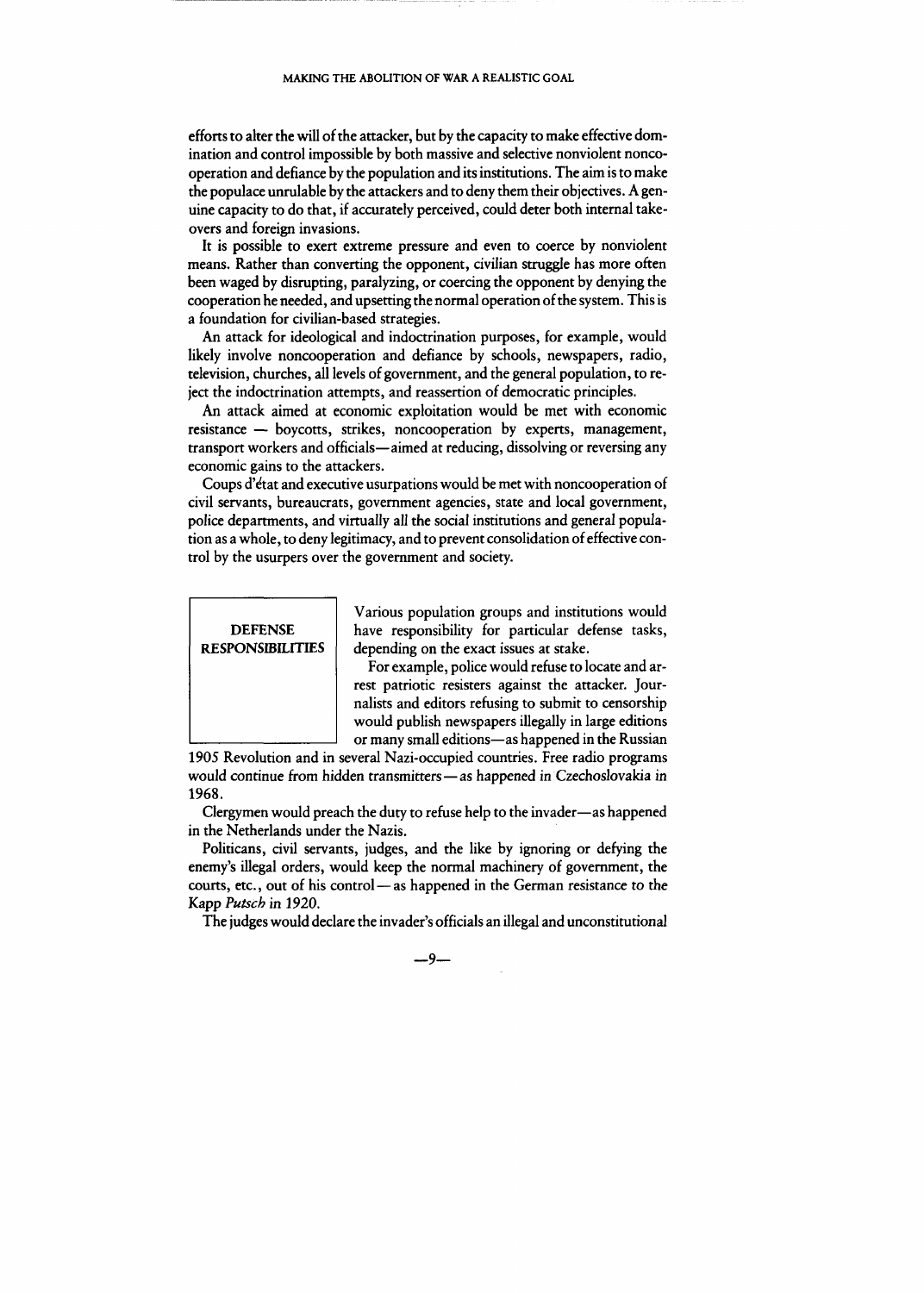#### **GENE SHARP**

body, continue to operate on the basis of pre-invasion laws and constitutions, and refuse to give moral support to the invader, even if they had to close the courts.

Teachers would refuse to introduce propaganda into the schools  $-$  as happened in Norway under the Nazis. Attempts to control schools could be met with refusal to change the school curriculum or to introduce the invader's propaganda, explanations to the pupils of the issues at stake, continuation of regular education as long as possible, and, if necessary, closing the schools and holding private classes in the children's homes.

Workers and managers would impede exploitation of the country by selective strikes, delays, and obstructionism-as happened in the Ruhr in 1923.

Attempts to control professional groups and trade unions could be met by persistence in abiding by their pre-invasion constitutions and procedures, refusal to recognize new organizations set up by the invader, refusal to pay dues or attend meetings of any new pro-invader organizations, and the wielding of disruptive strikes, managerial defiance and obstruction, and economic and political boycotts.

These defense tasks are only illustrative of a multitude of specific forms of defense action which would be possible. Civilian-based defense operates not only on the principle that the price of liberty is eternal vigilance, but that defense of independence and freedom is the responsibility of every citizen.

This is a more total type of defense than the military system, since it involves the whole population and all its institutions in defense struggle. Because such participation must be voluntary in order to be reliable in crises, and because of reliance on nonviolent means, however, civilian-based defense is intrinsically democratic.

As in military warfare, this type of struggle is applied in face of violent enemy action. Casualties are  $-$  as in military struggle  $-$  to be expected. In this case, however, they are utilized to advance the cause of the defenders (as by increasing their resistance) and to undermine the opponent's power (as by alienating his own supporters). There is no more reason to be dismayed by casualties, or to capitulate when they **occur,** than there is when they occur in military conflict. In fact, it appears that casualties in civilian struggles are far lower than in military conflicts.

## **OTHER THEATERS OF OPERATION**

Civilian-based defense also has an attack capacity against usurpers and invaders - which one United States Army general has called "the sword of CBD."<br>States Army general has called "the sword of CBD."<br>The basic dynamics of nonviolent struggle — par-The basic dynamics of nonviolent struggle -- particularly the process of "political  $ju\text{-}itsw$ " -- and deliberate efforts would be aimed to undermine the will, loyalty, and obedience of the attacker's troops, functionaries, and administrators. The result could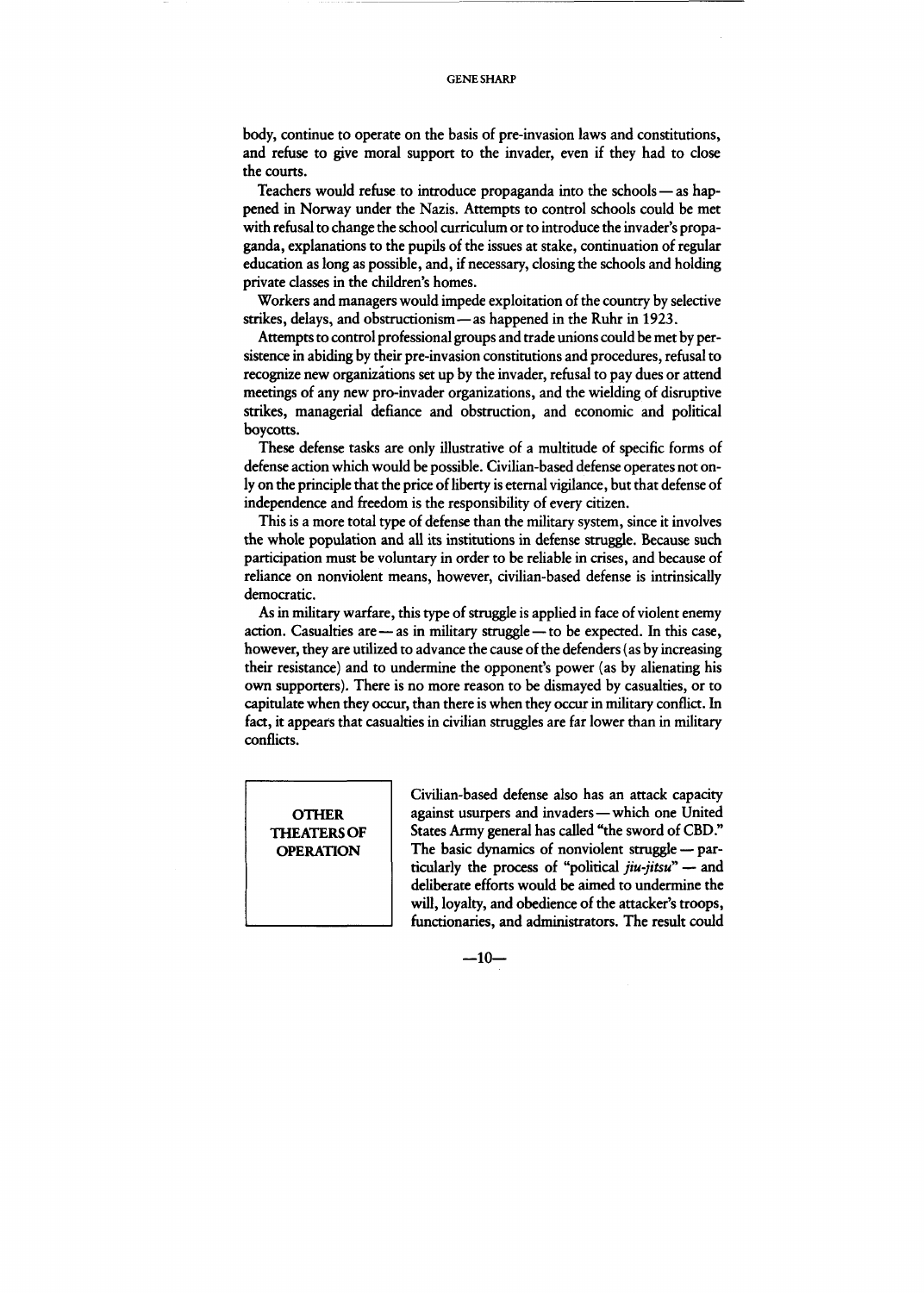be to make them unreliable, inefficient, less brutal in repression, and at times mutinous on a large scale. This could, in extreme cases, dissolve the machinery of repression and administration.

Similar undermining efforts would be aimed at the enemy's usual supporters and home population, with the objective of producing dissent, disruption, and opposition in his own camp. This would, if achieved, be highly important, but prime reliance should not be shifted from the home front.

Under some conditions, significant international opposition to the attack and support for the civilian defenders may be aroused. Occasionally this would involve international economic and political sanctions against the invader or internal usurper. These sanctions may be significant at times-witness the Arab oil embargo- although the defenders must primarily rely on their own actions.

Of the three broad theaters of defense-denial of the enemy's objectives, provocation of morale problems and unrest in the opponent's camp, and arousal of  $intermational support for the defenders and sancions against the attacker—the$ direct blockage by the civilian defenders of the attacker's objectives is by far the most important.

## **NUCLEAR WEAPONS**

Major attention is required in consideration of this policy to its possible relevance or limitations in relation to nuclear weapons. This field has not yet been adequately examined. It is possible, on the one hand, that civilian-based defense may be developed to be an adequate substitute for conventional military defensa, but be irrelevant to the nuclear question. In that case, nuclear weapons would need

to be dealt with by other means, such as arms control treaties, other international controls, unilateral initiatives to reduce reliance on nuclear weapons, or even unilateral dismantling of them as sources of greater danger than safety.

On the other hand, civilian-based defense may be relevant to the problem of nuclear weapons in several indirect ways. For example, a country with a civilianbased defense policy and without nuclear weapons is far less likely to be targeted by nuclear powers than are countries with nuclear armed rockets aimed at other nuclear powers.

In a different context, the massive buildup of so-called "tactical" nuclear weapons in Western Europe to be used in case of a Soviet Blitzkrieg westward is premised on the incapacity of N.A.T.O. forces to defend Western Europe successfully by conventional military means. Thoroughly prepared civilian-based defense policies in Western European countries by their capacity to ensure a massive and continuing defense struggle capable of maintaining the autonomy of the attacked societies, denying the Soviets their objectives, and undermining the morale and reliability of the Soviet troops-evidence for that exists-would constitute a more powerful deterrent and defense policy than can conventional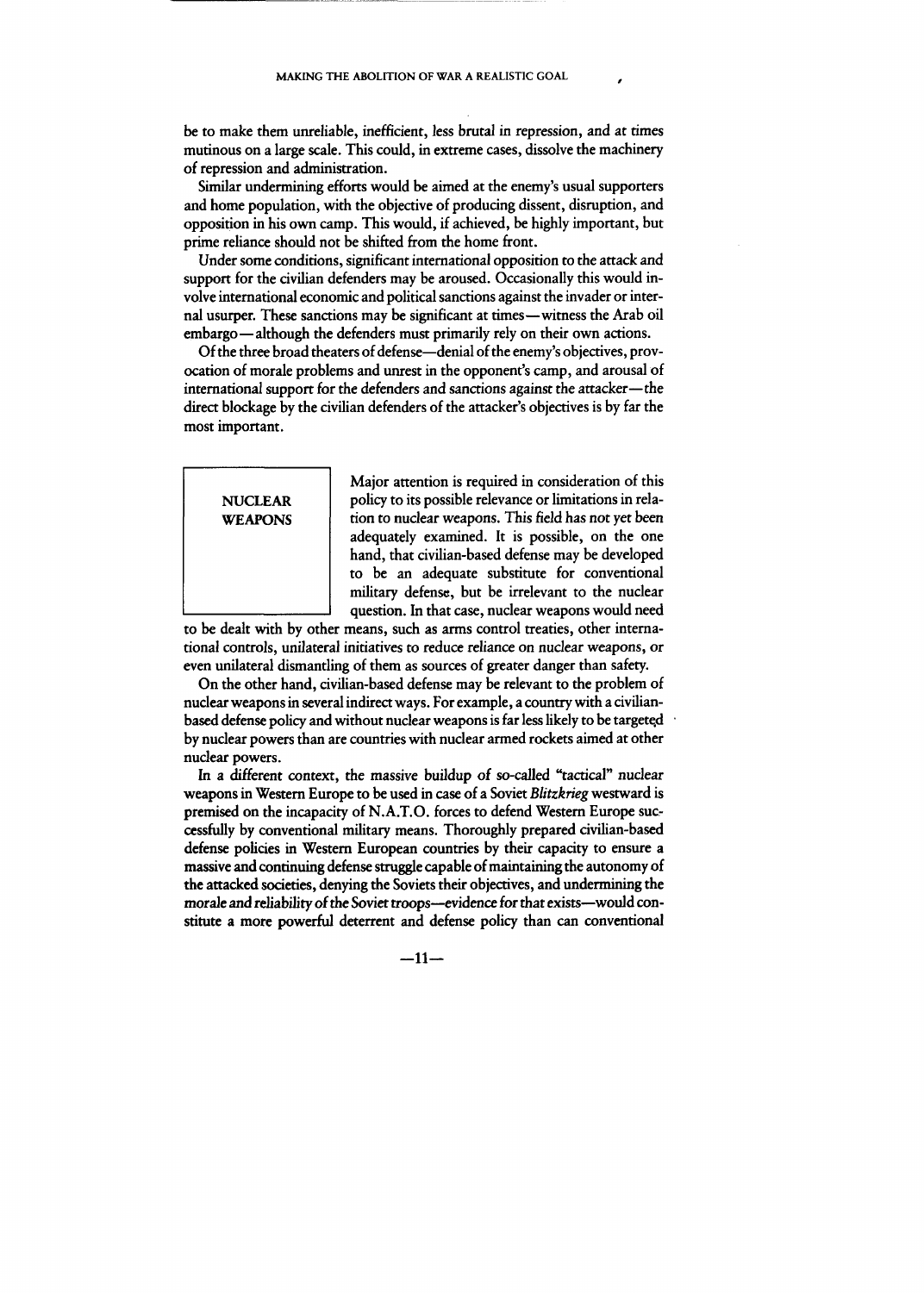military means. Therefore, the reliance on nuclear weapons to deter and defend against a Soviet attack on Western Europe would not be required. Much careful work on such questions is needed.



**TRANSARMAMENT** and prepared to be a powerful defense policy would only be adopted if it is judged to be effective, it would be possible for only one or a few countries initially to adopt the policy, even without treaties with other countries pledged to do so, and while most countries remain militarily armed. Later, when convinced of the effectiveness and advantages of the

policy, other countries might also transarm.

GENE SHARP<br>
TRANSARRMAMENT WERE TRANSARRMAMENT WOOTEND TO SURFACT WERE TRANSARRMAMENT WORK ON SURFACT SINCE CONDINFORT SINCE CONDINFORT SINCE CONDINFORMAMENT SINCE CONDINFORMAMENT SINCE CONDINFORMAMENT (and propared to be The first countries to adopt civilian-based defense are likely to be those which most want self-reliance in defense but which lack the ability to achieve this by military means. Governmental studies and public discussion on this policy have proceeded further in Sweden and the Netherlands than elsewhere, but the policy potentially suits the strategic needs of Austria and Finland more obviously. At this point, smaller Western European countries seem the most likely to be the first both to add a civilian-based defense component to their overall defense posture, and also, at a significantly later date, to transarm fully to the new policy.

It is extremely difficult to make accurate predictions, but it is quite possible that one or even several Western European countries might add a civilian-based defense component to their predominantly military policies-with or without alliances-by 1990 and that the first full case of transarmament to the new policy could occur by *2005.* 

There would inevitably be strongholds of resistance to adoption of the policy, and large military powers are unlikely, and probably unable, to transarm in a short span of time. Even they, however, might add a civilian-based defense component, if its effectiveness and utility for given purposes could be convincingly demonstrated.

Any country which begins to move toward adoption of this policy must, almost inevitably, begin by making such an addition of a civilian-based defense component alongside the predominantly military policy. As preparations and training proceeded, and as justifiable confidence in the ability of the new policy to deter attack and defend successfully against it grew, it would become possible to expand this component. The military component might then be seen as progressively less needed, and even as harmful to the full effectiveness of civilianbased defense. The military component could then be gradually reduced and phased out.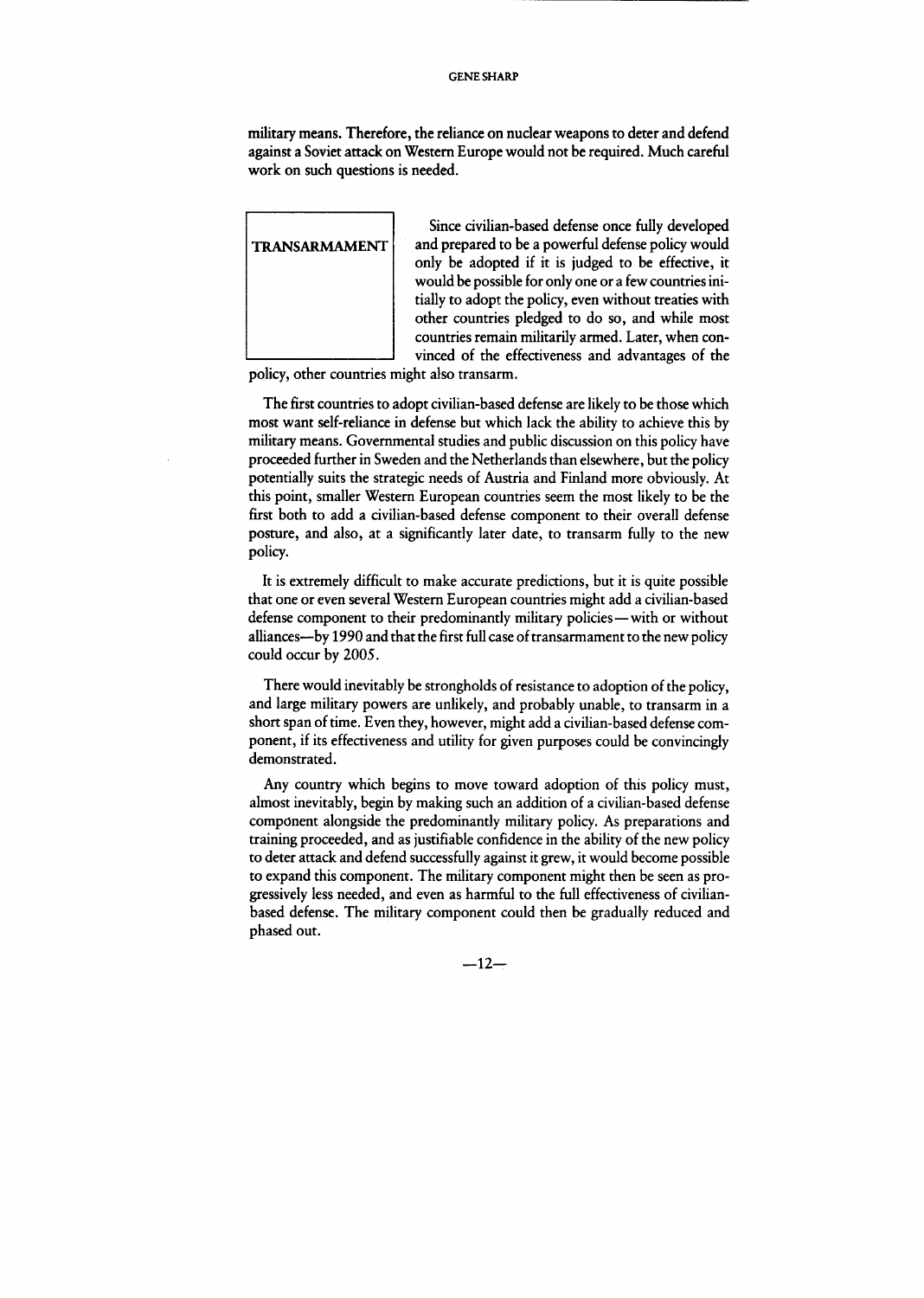Dictatorial regimes and unstable governments would probably cling hardest to military capacity for both domestic and international purposes, Dictatorships could, of course, still be influenced, both by removal of fear of foreign military attack (contributing to internal relaxation), and by nonviolent pressures for liberalization and democratization from their own populations.

**CONSEQUENCES OF CIVILIAN-BASED DEFENSE** 

Assuming that civilian-based defense is developed into a viable policy, it would have several highly important consequences. In some cases it would reduce international tensions by separating the defense capacity from the attack capacity of a country, which in military means are largely the same. The policy would restore to small and medium-sized countries self-reliance in defense.

Although not without costs and needs for resources and personnel, civilianbased defense would be significantly less voracious in its consumption of the society's raw materials, industrial capacity, financial resources, and energy supplies than is military defense.

Civilian-based defense would free the foreign policy of a country, and its policies toward United Nations activities, from the controls based on the needs of its military policies. On the other hand, civilian-based defense would be conducive to development of foreign and international policies to assist the resolution of outstanding world problems, meet human needs more adequately, and promote understanding and friendship for the country which had adopted this nonmilitary policy.

The consideration of the possible merits of civilian-based defense, and the planning, preparations, and training for it, are likely to stimulate a reevaluation of the principles and institutions of the society deemed worthy of defense, social improvements to make the society and polity more just and free, and increased popular participation in the operation of the society in peacetime as well as during defense struggles.

In some cases, despite the development of civilian-based defense into a viable policy for deterring and defending against internal usurpations and foreign invasions and occupations, powerful elites and governments may persist in maintaining instead strong military capacities and rejecting civilian-based defense. In that case, those elites and regimes will not—as has long been the practice—be able to "justify" the military preparations on the plea of national defense, when the real purpose is less noble. People will then become able to perceive that the motive for holding to the military capacity is not what they have been told, and to make their judgements and determine their actions accordingly.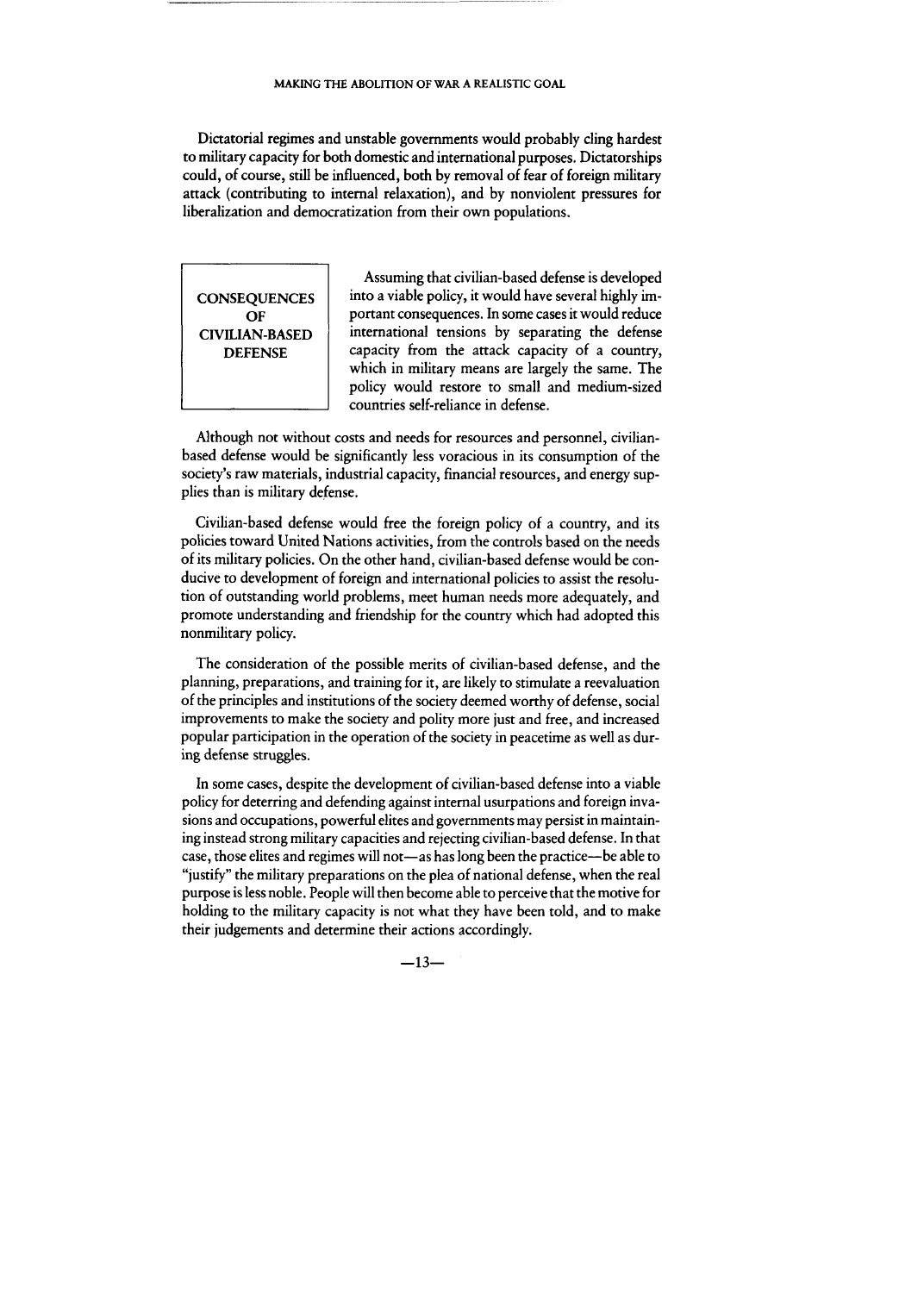## **CREATING A CHOICE**

Civilian-based defense could break the technological weaponry spiral, and bypass the major problems of negotiated disarmament and arms control agreements. With full recognition of international and domestic dangers, whole countries could mobilize effective capacities to prevent, deter, and defend against attacks — while at the same time reducing, and finally abandoning, reliance on

military means.

For the first time, therefore, it becomes possible in advance of crises to choose between reliance on military capacity to deter and defend against attack and reliance on an alternative to war for the same purposes. Without such a choice between two or more policies to deter attacks and defend against them, overwhelmingly, with only the possibility of rare exceptions, most people and governments will cling to war. They do not really have a choice.

With the development of a choice, the future course of events hinges to a significant degree on the extent to which the civilian-based defense option is in fact adequate to the defense tasks and also on the perception of its adequacy. Therefore, the advance basic research, problem-solving research, policy studies, feasibility studies, preparations, contingency planning, and training are of extreme importance. So also are the population's defense will, the resilience of the society's non-State institutions in resistance, and the skill of the civilian defenders in formulating and implementing wise strategies. Advance identification of possible objectives of potential internal usurpers and foreign attackers and of vulnerable points in such groups and regimes will also be important.

In all probability, the initial instances of full transarmament to civilian-based defense would not be followed quickly by a rush of many other countries also to transarm, especially in cases in which they felt relatively safe with their military policies and alliances. When civilian-based defense has been put to the test in crises, and has in a few cases demonstrably deterred a possible internal usurpation or foreign invasion, and successfully defended the society against those attacks, the consequences are likely to be profound.

Such evidence of the effectiveness of civilian-based defense could lead to increasing numbers of societies beginning the process of transarmament. Although some countries might never abandon military means entirely, demonstrations that aggression does not pay and can be defeated could limit the harm they could do. Other countries, however, could increasingly move, by adoption of a substitute for military defense, to abandon war as an instrument of national policy. This could lead progressively toward the removal of military power and war as a major factor in international relations.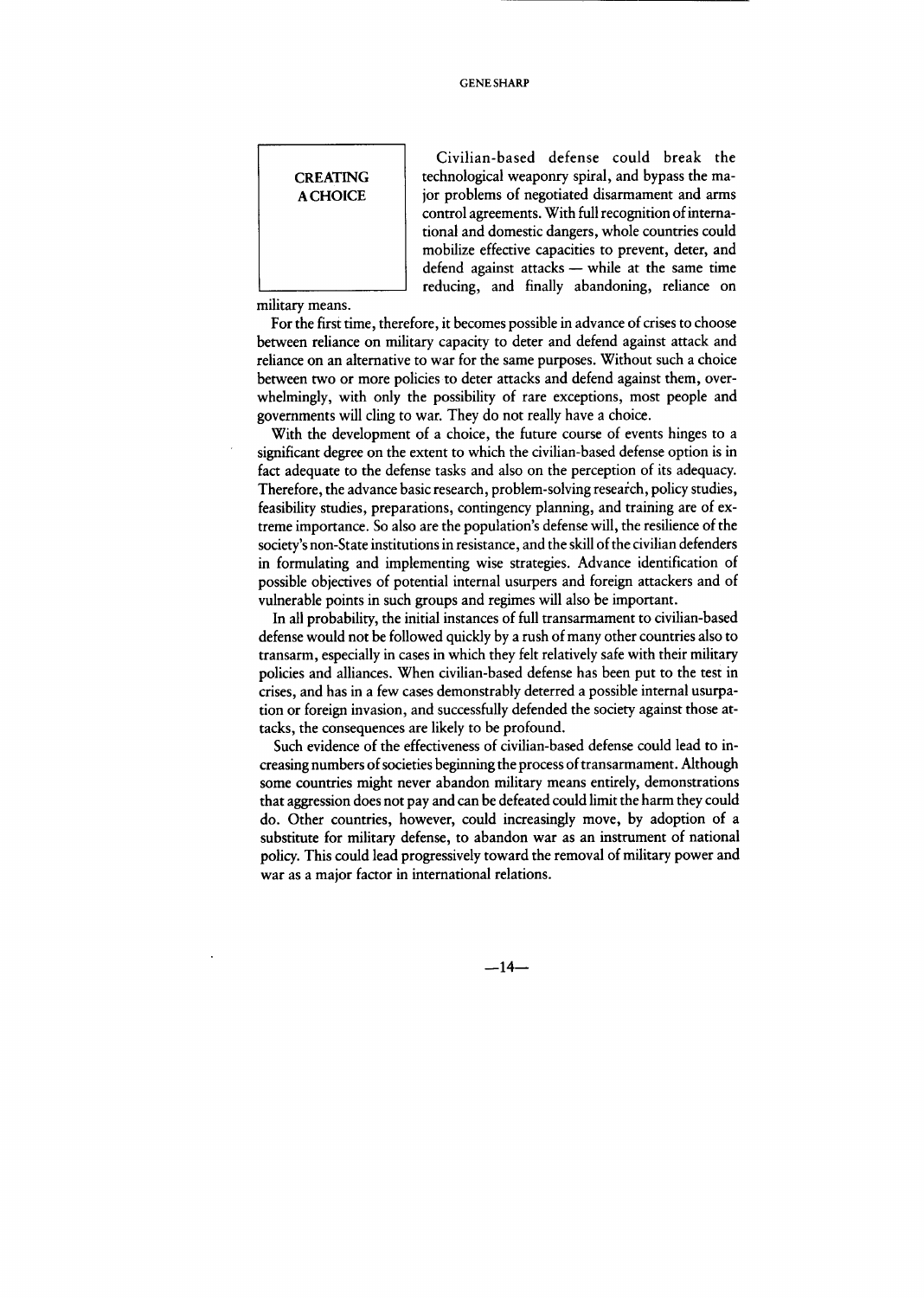#### **FOR FURTHER READING:**

- Anders Boserup and Andrew Mack, War Without Weapons. New York: Schocken, 1975; London: **Francis** Pinter. **1974.** Out of print.
- Adam Roberts, editor, *Civilian Resistance as a National Defense.* Hamsburg: Stackpole, **1968;**  Harmondsworth and Baltimore: Fenguin. **1969.** British hardcover edition: *The Strategy of Civilian Defence.* **London:** Faber & Faber, **1967.** Out of print.
- Gene Sharp. *The Politics of Nonviolent Action.* Boston: Porter Sargent, **1973,** and three-volume paperback, **1974.**
- Gene Sharp, *Gandhi as a Political Strategist, with Essays on Ethics* and *Politics.* Boston: Porter Sargent, **1979.**

Gene Sharp. *Social Power and Political Freedom.* Boston: Porter Sargent, **1980.** 

- Gene Sharp, *National Security Through Civilian-Based Defense.* Omaha: Association for Transarmament Studies, **1985.**
- Gene Sharp, *Making Ewope Unconquerable: The Potential of Civilian-based Deterrence and Defence.* Cambridge. Mass.: Rallinger, **1986,** London: Taylor & Francis. **1985.**
- Gene Sharp, *Civilian-Based Defense:* A *Fosf-Military Weapons System.* Princetor:: Princeton University Press, **1990.**

#### **RELEVANT ADDRESSES:**

**Albert** Einstein Institution, **1430** Massachusetts Avenue, Cambridge. MA **02138. (617) 876-031 1**  Civilian-Based Defense Association, **154** Aubum Street, Cambridge, MA **02139. (617) 868-6058**  Program **on** Nonviolent Sanctions, Center for International Affairs, Harvard University, **1737** 

Cambridge Street, Cambridge, MA **02138. (617) 495-5580**